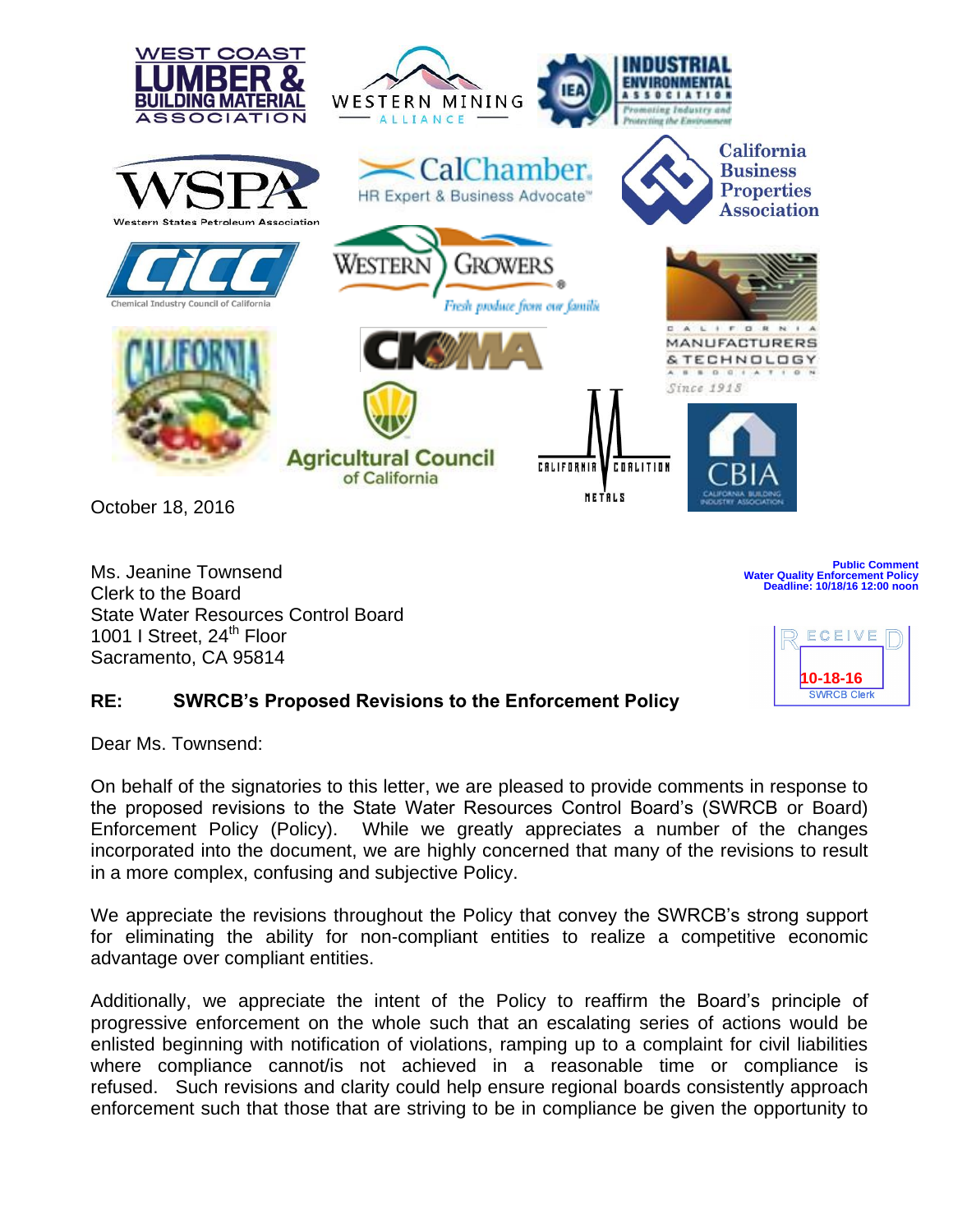correct at the notification stage rather than the boards seeking immediate civil penalties (except in the more egregious situations or willful noncompliance situations).

Unfortunately, however, the review of the Policy revisions overall have been daunting due to the multitude of moving parts, most of which rely upon a great deal of subjectivity on the part of the staff person preparing the enforcement action. This is contrary to the revisions supporting progressive enforcement that could help ensure consistent regional board application of enforcement and associated penalties.

Indeed, as further detailed below, the Policy notes that "[f]airness does not require the Water Boards to compare an adopted or proposed penalty to other actions," explaining that the use of the penalty calculator is not a panacea to the ever-present concerns over inconsistent enforcement. In fact, the Policy retains much of the same indefinite language that has triggered the emphasis on greater transparency and consistency. At the same time, the Policy further muddles the analysis but creating a ten-step analysis, with several steps having numerous and indistinct tiers.

Additionally, Section I provides new language indicating that the contractor, in addition to the legally responsible person (LRP), may be subject to enforcement action. We urge, however, that the Policy should instead provide that the party or parties that took the action that caused the alleged violation should be the entity against which the enforcement is taken. For example, when a contractor acts outside the scope of its contract by conducting its activities in an illegal fashion, it would be unreasonable to also take enforcement action against the LRP. In this regard, we suggest the Board direct staff to revise the proposed policy to clarify that enforcement action is to be taken against the entity that took the action that caused the alleged violation.

In Section II, the Policy seeks to simplify the prioritization of violations by consolidating several types of violations. In doing so, the Policy deems discharges "causing or contributing to exceedances of primary maximum contaminant levels" as Class I violations, justifying immediate enforcement action. The addition of the maximum contaminant level (MCL) language unnecessarily muddles the analysis, particularly given the fact that many scientific studies have noted that MCL exceedances have a variety of sources. This fact is particularly true in the urban areas where many industries are located. By allowing MCL exceedances alone to justify the commencement of immediate enforcement action – despite the presence of intervening dischargers – the Policy grants the regulators the ability to target any discharger in dense areas. This result is contrary to the Policy's emphasis on transparency and fairness.

The Policy's ten-step determination of a "final liability amount" is also flawed. Each of those steps includes multiple factors to be considered or analyses to be conducted. This approach is not only complex, but confusing as well. The steps provide categories (e.g.,  $0 - 5$ ; negligible – major; minor – major) upon which the factors are ranked in order to determine the penalty; however, these categories lack clarity as they do not use consistent language. As an example, Factor 2 in Step 1 includes the following categories:

 $0 =$  Discharged material poses a negligible risk or threat to potential receptors (i.e., the chemical and/or physical characteristics of the discharged material are benign and would not impact potential receptors).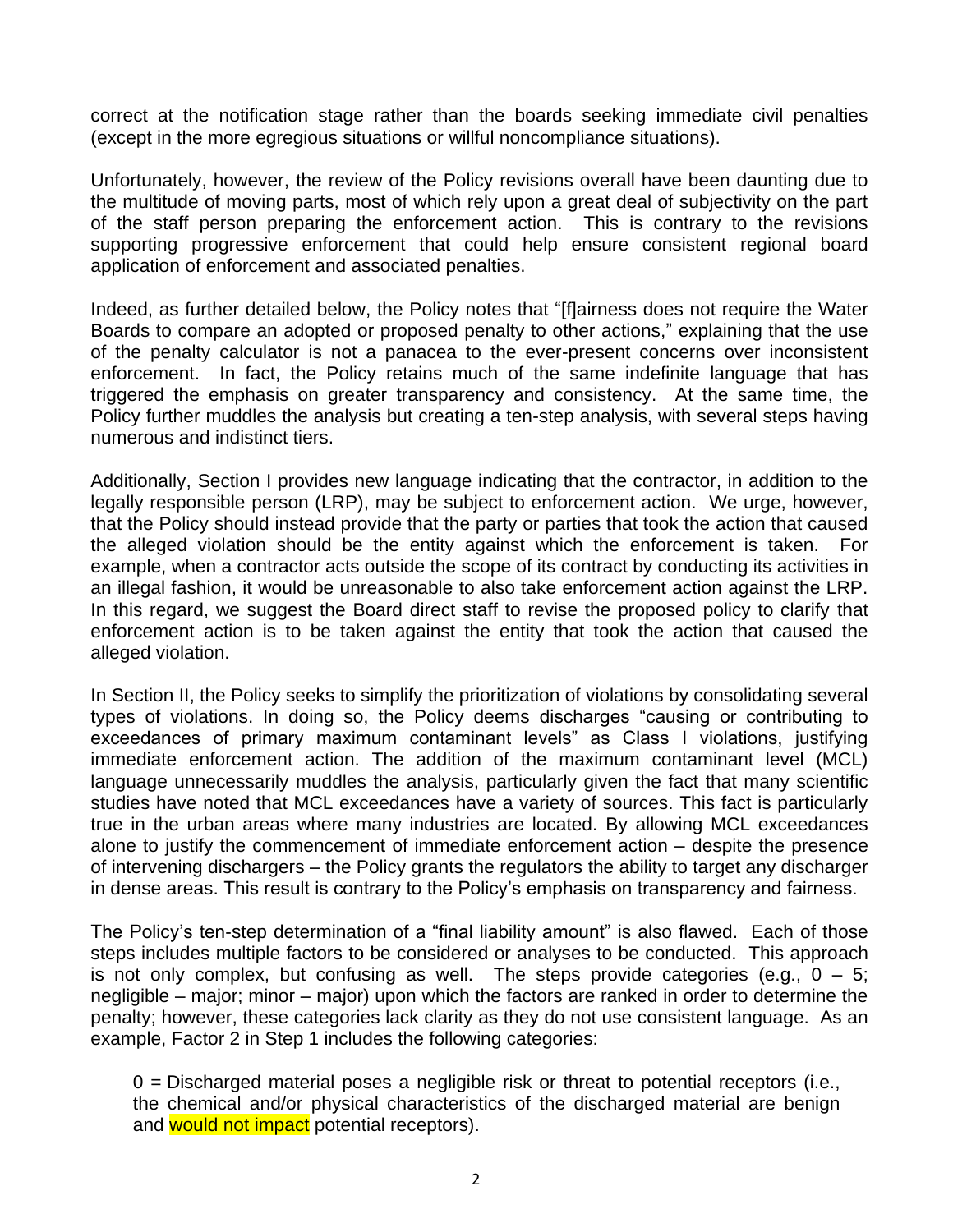1 = Discharged material poses only minor risk or threat to potential receptors (i.e., the chemical and/or physical characteristics of the discharged material are relatively benign and would not likely cause harm to potential receptors).

2 = Discharged material poses a moderate risk or threat to potential receptors (i.e., the chemical and/or physical characteristics of the discharged material have some level of toxicity or pose a moderate level of threat to potential receptors).

3 = Discharged material poses an above-moderate risk or a direct threat to potential receptors (i.e., the chemical and/or physical characteristics of the discharged material exceed known risk factors or there is substantial threat to potential receptors).

4 = Discharged material poses a significant risk or threat to potential receptors (i.e., the chemical and/or physical characteristics of the discharged material far exceed risk factors and pose a significant threat to potential receptor uses).

As illustrated in this example, these categories lack clarity as they do not use consistent language within a continuum for the benchmarks. The language highlighted in yellow varies from "impact" to "harm" to three separate levels of "threat." This verbiage and the nuances between them will undoubtedly result in confusion in assigning a violation to one category or another. In essence, without clarification and consistency in the use of these terms and the continuum built around them decisions made by staff will be inherently subjective. And this subjectivity will lead to inconsistency in application of this Policy, mitigating the goal the Board through the revisions is seeking to solidify.

With regard to the individual penalty decisions derived from the changes to this Policy, it is clear that some of the changes and additions will result in higher proposed monetary penalties. We are concerned this can be in-part attributed to the fact that the steps in the Policy use a conservative method that seemingly compounds the factors that would lead to higher penalties.

As an example, a factor is obtained from Table 1 which is based on an assessment of Actual or Potential for Harm for Discharge Violations in Step 1 and the Deviation from Requirement analysis in Step 2. The calculation in Step 1 includes factors for both the "Degree of Toxicity of the Discharge" and the "Actual Harm or Potential Harm to Beneficial Uses." These two factors would most likely always be correlated (i.e., they measure the same effect) and, since these results are added together, they will result in higher Step 1 scores and, in turn, higher penalty assessments.

Further, in Step 2, It states that the penalty should be adjusted upward based on the case prioritization process outlined in Section II. Additionally, it indicates that in some cases the penalties based on both "per day" and "per gallon" can be combined; and that penalties are to be based on the extent of the violation in terms of its adverse impact on the effectiveness of the "most significant requirement", when a requirement has more than one part. Step 4 includes "adjustment factors" and Step 8 requires other factors to be considered as "Justice May Require".

While it could be argued the last bullet may allow for a reduction or increase in the penalty, application of the other factors would result in making the penalties higher. The subjectivity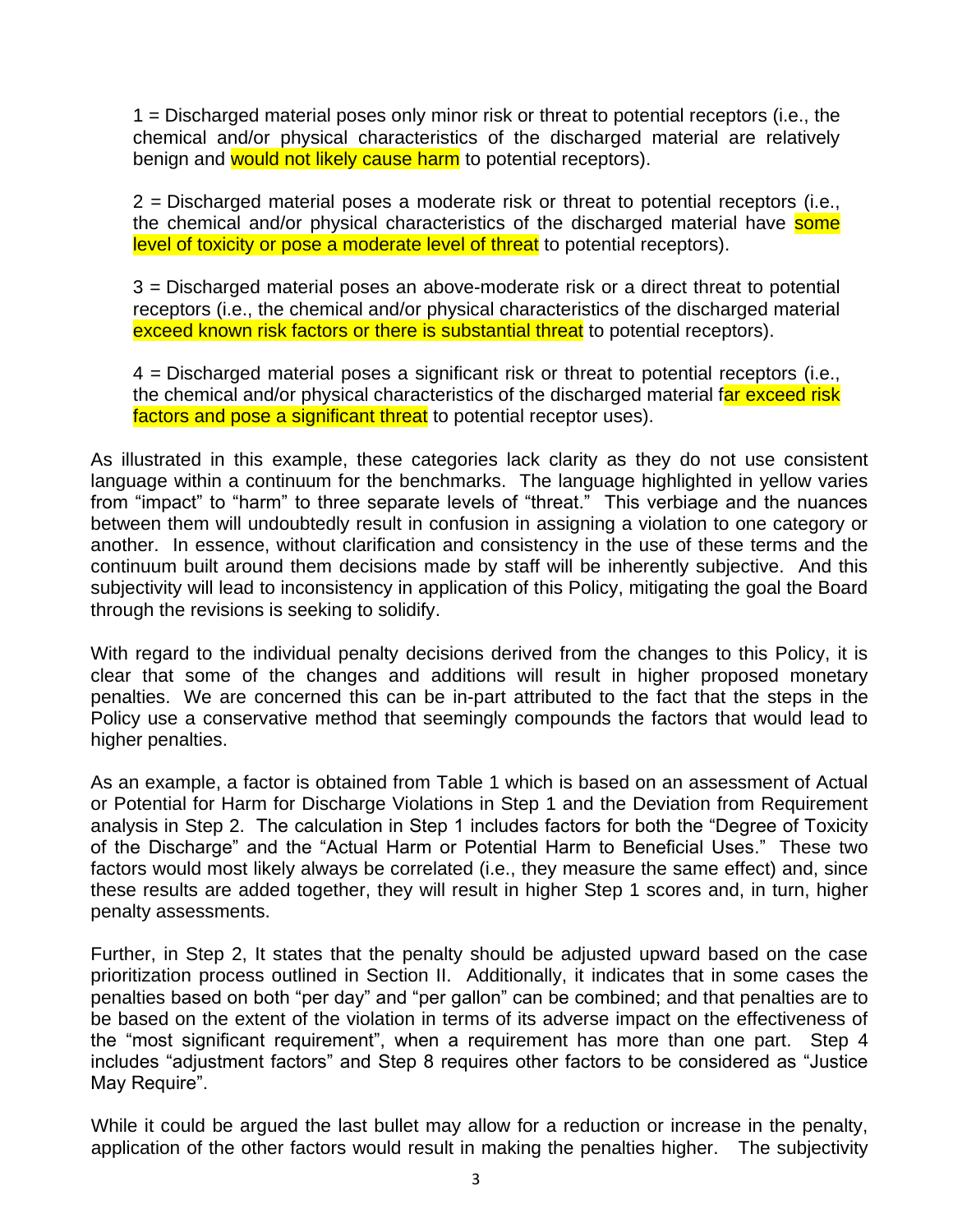that has been incorporated as part of some of these changes will undoubtedly compromise the goal of increased consistency in application of the Policy and the penalties assessed for similar enforcement actions brought forth by the SWRCB. To help minimize such subjectivity and provide clarity to the regulated community and the public, the Board may wish to consider providing supplemental examples of implementation of the steps. Additionally, the Board may wish to institute a pilot test of the steps by providing several cases to each of the regional boards so as to evaluate their results against the intended consistency within the proposed Policy.

Just as troublingly, the Policy – under the "Consistent Enforcement" heading, no less – expressly disclaims the consideration of penalties imposed on similarly-situated parties:

*"This policy does not require a Water Board to compare a proposed penalty to other actions that it or another Water Board has taken or make findings about why the assessed or proposed amounts differ."* 

The Policy would relieve the government from explaining why penalties on two substantivelyidentical parties may be drastically different, despite similar impacts on the environment or identical gains to competitive advantage. The state and federal Constitutional guarantees of the equal protection of the law cannot be so summarily dismissed.

We also have concerns regarding the public participation provisions associated with enforcement matters, environmental justice and human right to water considerations. More specifically, the revised language (Section II.C) provides:

*It is recommended that, on an annual basis, enforcement staff for each Regional Water Board seek input at a regularly noticed public meeting of the Regional Water Board and consider identifying general enforcement priorities based on input from members of the public and Regional Water Board members within thirty (30) days thereafter.*

This approach is concerning in that advocacy organizations can use such public forums to target a specific site or company for issues unrelated to issues under regional board authority. Further, such a forum may be used to pressure enforcement staff to make commitments on prioritizing enforcement actions against a company that they normally would not consider of significant concern based on a subjective evaluation associated with the revised Policy.

Additional concerns include removing the cap on the multiplier for the "History of Violations" category and the revisions to the Culpability factor range. Previously, the multiplier for the "History of Violations" factor was capped at 1.5. Now, however, the proposal is to "consider adopting a multiplier above 1.1. This could result in much higher multipliers that would significantly increase the proposed calculated penalty. Additionally, modification of the Culpability factor range from 0.5-1.5 to 1.0-1.5 would remove any "credit" in the proposed penalty calculation for unavoidable, non-negligent, non-intentional violations as allowed under the current Policy. We urge the Board to retain both the cap on the multiplier for the history of violations and credit opportunity under the culpability factor range.